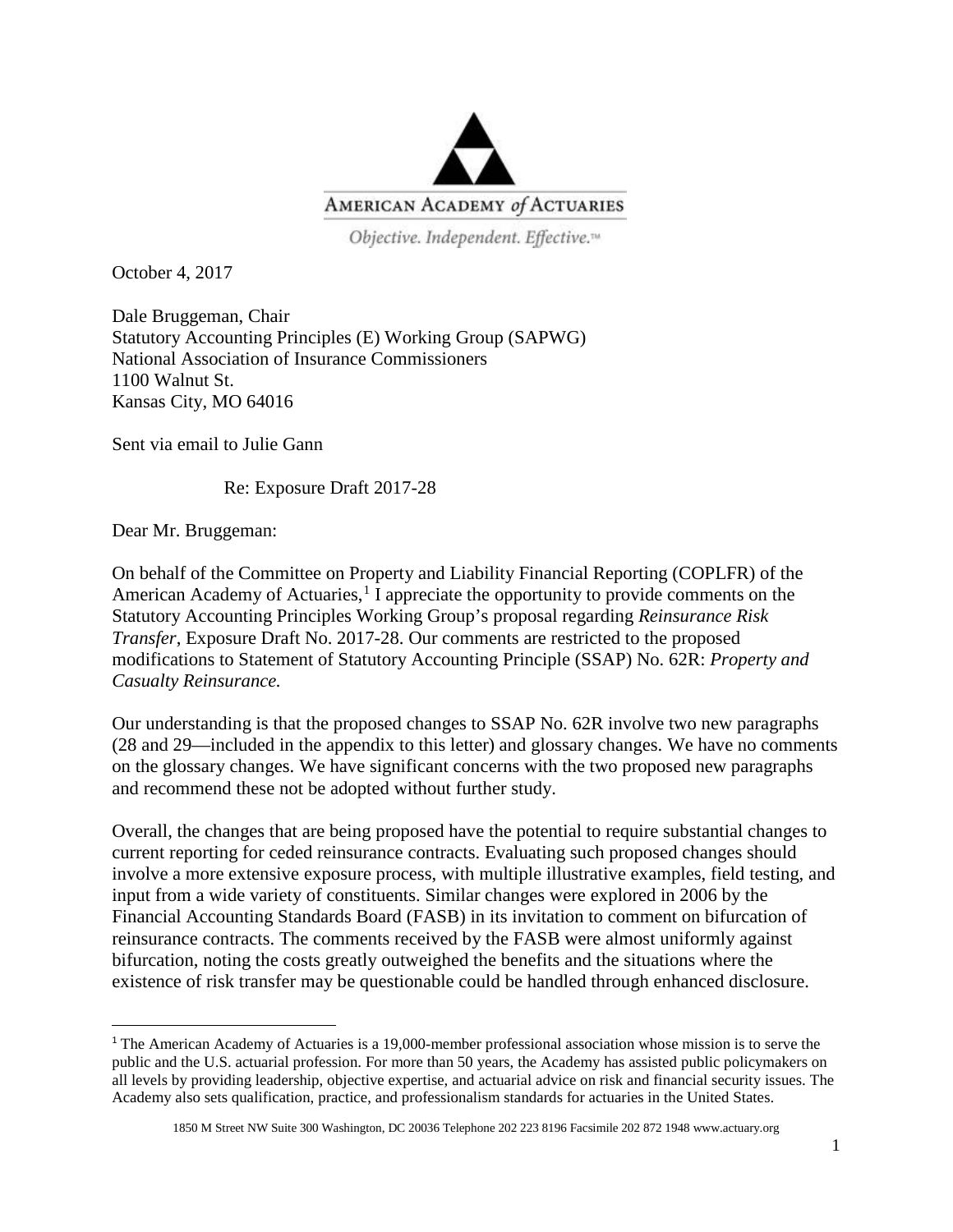We have comments below on the SAPWG exposures that address specific concerns separately for each paragraph.

## **Proposed Paragraph 28 (for SSAP No. 62R)**

As we note above, the proposed language represents a material (substantive) change to the current accounting for property/casualty reinsurance contracts. [2](#page-1-0) Hence we believe that it was mislabeled as "nonsubstantive."

Furthermore, also as noted above, previous proposals have considered the approach proposed in this paragraph, but those proposals have not been adopted in part due to the complexity of calculations required for compliance. The loss-sharing features mentioned in this paragraph are relatively common in reinsurance contracts, and in most cases represent a relatively minor portion of the overall cash flows and economics. There are numerous challenges with implementation of such a proposal:

- The proposal assumes that the overall calculations including the actuarial components are calculated on a per-policy basis; in many cases, these amounts are calculated on an aggregate basis and multiple financial statement items are involved.
- Calculating these adjustments can be very complex, partly due to the fact that the losssharing is typically not complete but is proportional. For example, a ceding commission that reacts to 20 percent of the loss dollars within a corridor would require partial recognition of loss dollars in that corridor. Some current contracts have multiple layers of sharing with varying percentages by layer. As loss estimates change, the portion of dollars offset for this sharing would change, resulting in volatility in published results that would make trends nontransparent.
- Actuarial reserves are calculated at an aggregate level for property/casualty claims with only rare exceptions. The estimation of losses within the loss-sharing corridor of a ceded reinsurance contract would require a more granular calculation than may be performed for the actuarial gross reserves. The level of granularity may be beyond the level that would normally be recommended and believed to be reliable. Evaluating the reasonableness of this less reliable calculation would be an additional source of complexity.
- In current practice for these contracts, insurers incorporate in the ceded reserves a provision reflecting an estimate of the aggregate portion of the ceded losses covered by the contracts.

Several other challenges would result from the proposal:

 $\overline{\phantom{a}}$ 

• Such a change would affect the accounting for several different income statement components (e.g., premiums, losses, commissions), hence the impact on currently published financials and/or metrics is not easy to predict nor understand without detailed knowledge of the underlying contracts.

<span id="page-1-0"></span><sup>&</sup>lt;sup>2</sup> The rationale for this statement is contained in the following discussion (i.e., the second point raised on the proposed paragraph 28.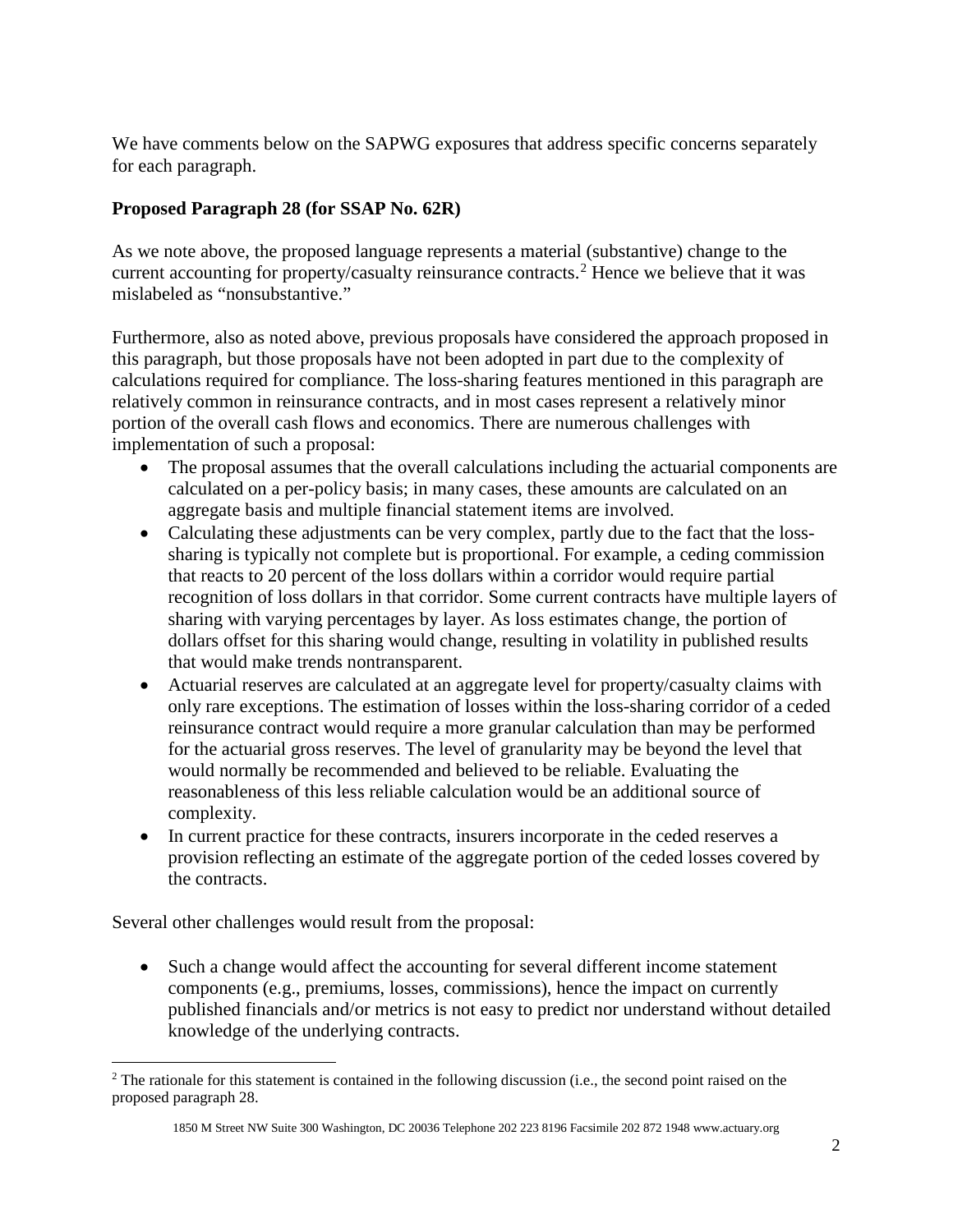- Another concern with the proposed approach is that it would obscure the risk from losses potentially developing beyond that loss-sharing portion of the contract. The proposal would have losses for the reinsurer that are just below the loss-sharing maximum being identical to losses that are well below the loss-sharing maximum (assuming 100 percent loss-sharing for the layer in question).
- The proposal as it stands is also inconsistent with regard to accounting for retrospective reinsurance on direct contracts.

The decision in the past with regard to similar proposals has been to handle situations where the existence of risk transfer is questionable via disclosure. The referenced current SSAP No. 62R paragraph 93 is an example of such a disclosure.

Given the substantive nature of the proposed paragraph 28 and the variance of this proposal from previous decisions in this area, we believe that this proposal needs further study and consideration.

## **Proposed Paragraph 29 (for SSAP No. 62R)**

We do not understand why this paragraph was proposed for property/casualty reinsurance accounting and believe that it should be rejected. Reasons for this recommendation are as follows:

- The paragraph says that "non-proportional reinsurance aggregates experience." While property/casualty contracts for aggregate excess do exist, per claim excess reinsurance is much more common. That is incorrect for "Excess Per Risk Reinsurance"<sup>[3](#page-2-0)</sup> where "risk" is defined as a per claim or per occurrence basis within a single policy.<sup>[4](#page-2-1)</sup>
- The phrase "the use of statutory assumptions underlying the insured policies" is confusing in the property and casualty (P&C) context and has no meaning. It may be the case that it refers to the Standard Valuation Law or actuarial guidelines that exist for the regulation of life insurance policies but that don't exist for P&C policies.
- The language seems to ignore the existence of working layer excess of loss contracts that are on a non-aggregated basis. This could be due to the fact that partial losses do not exist for life insurance contracts, but are the norm for property/casualty (e.g., the typical homeowners claim is not for a total loss of the home, while there is no such thing as a partial death and hence a partial loss for life insurance). For such P&C working layers, the normal approach would be to record ceded earned premium and ceded unearned premium in accordance with the policy effective dates and portion of the term that has expired, with losses ceded as events occur and estimates made. One would also expect loss ratios greater than 0 percent but less than 100 percent for the ceded contract (for working layers), while the proposed language for paragraph 29 envisions loss ratios of either zero or over 100 percent.

 $\overline{a}$ 

<span id="page-2-0"></span><sup>3</sup> SSAP No. 62R, paragraph 5.I.B.

<span id="page-2-1"></span><sup>&</sup>lt;sup>4</sup> The proposal seems to focus solely on non-proportional treaty contracts, but the concerns mentioned in our letter also apply to non-proportional facultative contracts.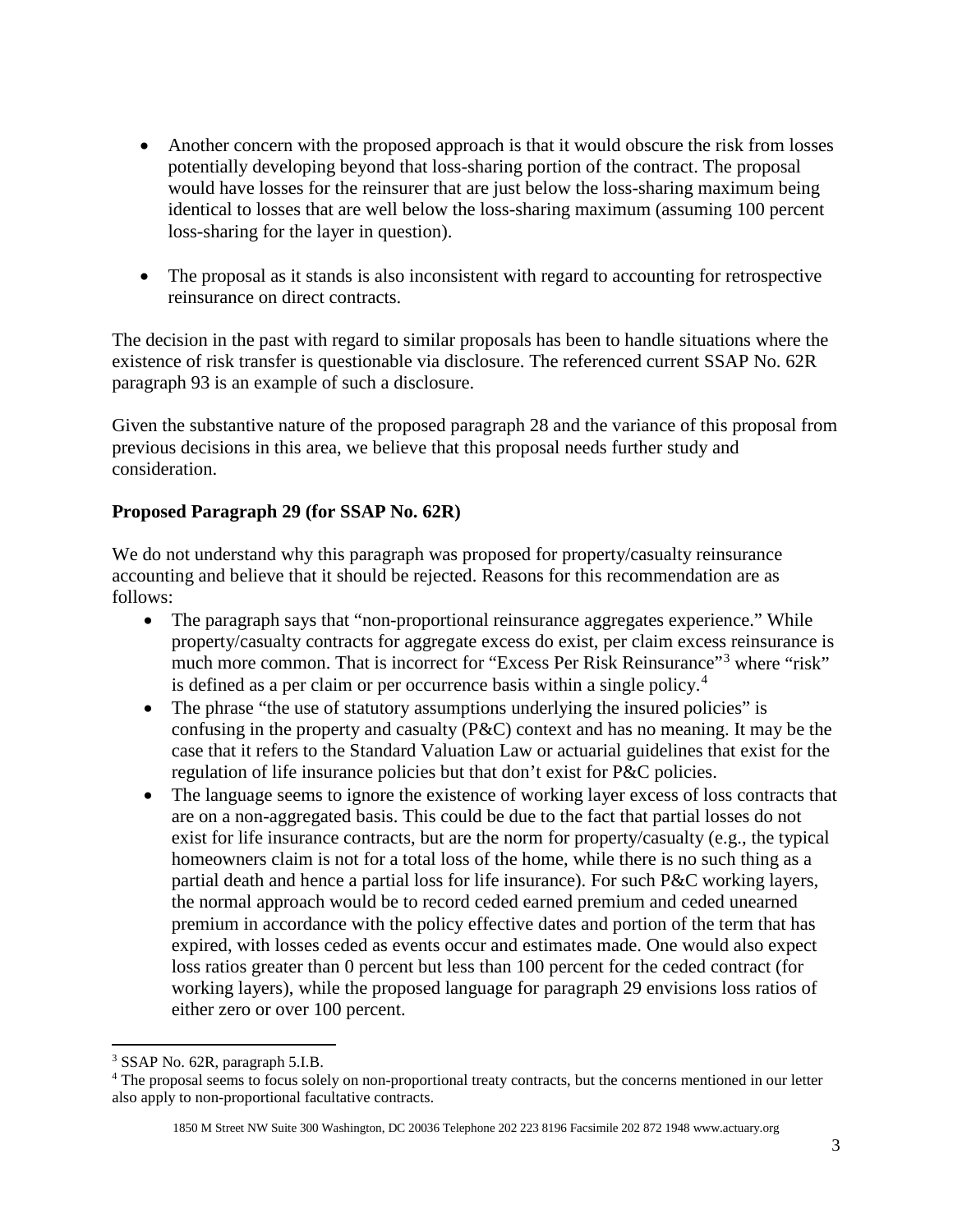• Even in the case of aggregate cover (a reinsurance agreement that attaches on a combined occurrence or policy basis), the meaning of the language of the proposal related to taking no reinsurance credit "unless the aggregate attachment point has in fact been penetrated" is unclear. If it means penetrated by paid losses plus case reserves plus incurred but not reported (IBNR), then that is current practice. If it means penetrated either paid losses alone or by case reserves plus payments, the definition is incorrect.

In summary, we believe that the logic underlying the proposed SSAP No. 62R paragraph 29 may be valid for life reinsurance but is invalid for P&C reinsurance and should not be adopted.

Thank you for this opportunity to provide our views on the SAPWG's proposal. If you have any questions or would like to discuss this letter in more detail, please contact Marc Rosenberg, the Academy's senior casualty policy analyst, at [rosenberg@actuary.org](mailto:rosenberg@actuary.org) or 202-785-7865.

Sincerely,

Lisa Slotznick, MAAA, FCAS Chairperson, COPLFR American Academy of Actuaries

Appendix attached